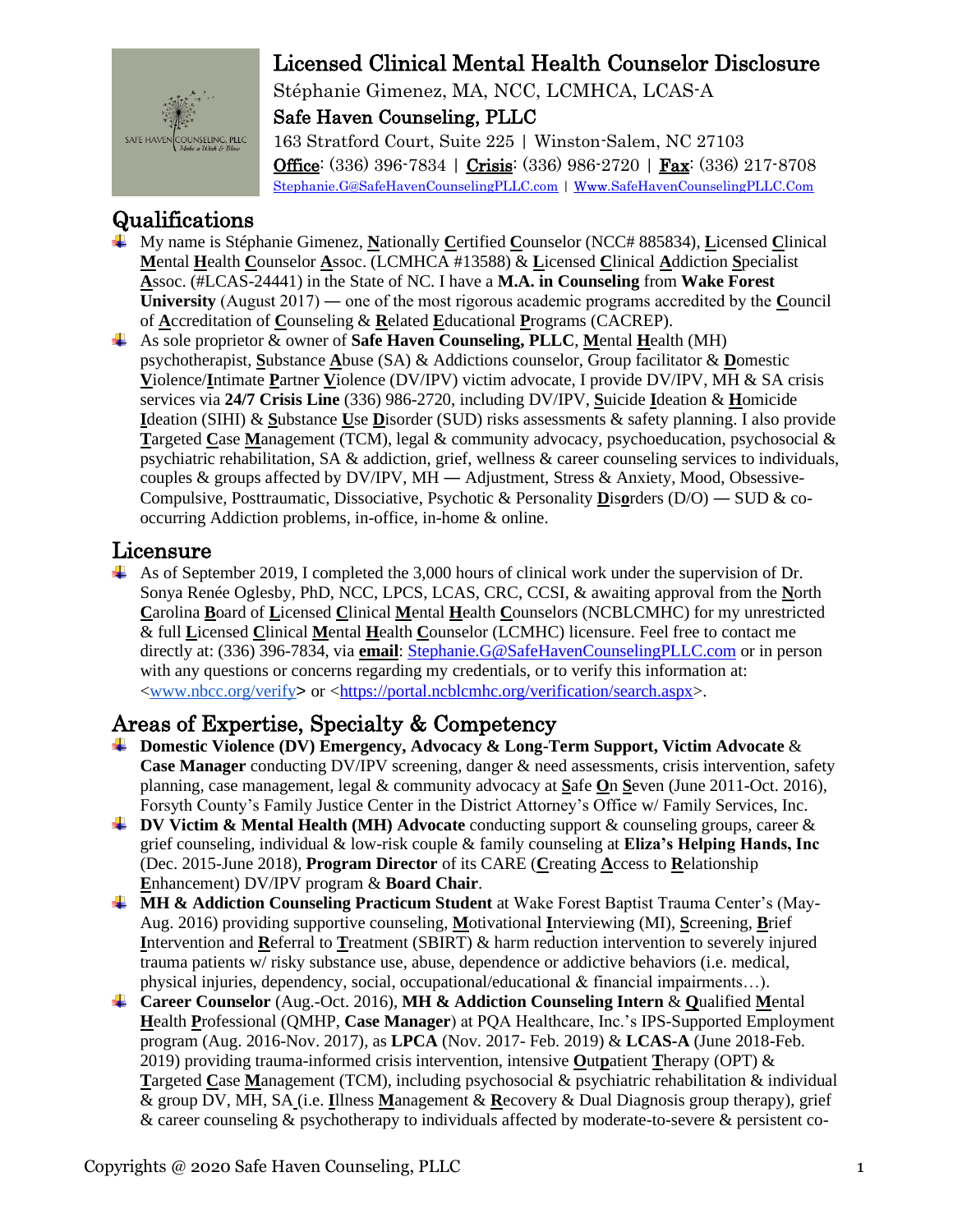

Stéphanie Gimenez, MA, NCC, LCMHCA, LCAS-A Safe Haven Counseling, PLLC

163 Stratford Court, Suite 225 | Winston-Salem, NC 27103 Office: (336) 396-7834 | Crisis: (336) 986-2720 | Fax: (336) 217-8708 [Stephanie.G@SafeHavenCounselingPLLC.com](mailto:Stephanie.G@SafeHavenCounselingPLLC.com) | Www.SafeHavenCounselingPLLC.Com

- **L** occurring MH & SA disorder with a history of psychiatric hospitalizations & other functional problems (i.e. unemployment, homelessness, legal problems & other high-risk situations) as well as on PQA Healthcare, Inc.'s **A**ssertive **C**ommunity **T**reatment (ACT) Team.
- **DV Victim Advocate**, **Trauma-informed MH & SA Therapist, Grief & Career Counselor & Owner** (Sept. 2018- present) at Safe Haven Counseling, PLLC providing crisis intervention, advocacy, case management & long-term therapeutic treatments in-office, in-home & online.
- **Interventions & Treatment Modalities:** 1) Therapeutic relationship-building; 2) Clinical interviewing & assessment; 3) Psychoanalytical, developmental, constructivist & strength-based counseling & therapy; 4) SMART & solution-focused goal-setting; 5) DV/IPV, MH/SIHI (**S**uicide & **H**omicide **I**deations) assessment, safety planning, crisis intervention & treatment (Tx); 6) DV & MH TMC; 8) DV, MH & SA support, counseling & therapy groups; 8) DV, MH & SA individual counseling & therapy; 9) Couple & Family counseling; 10) Career counseling; 11) Grief counseling; 12) Community & legal advocacy; 13) DV & MH consultation.
- **My Counseling Approach:** Eclectic use of therapeutic techniques, interventions & strategies so as to best match my clients' personal characteristics, preferences & needs that I borrow from the psychoanalytic, developmental, constructivist, strength-based & trauma-informed counseling  $\&$ therapy perspectives, including 1) Rogerian Person-Centered (PC); 2) Motivational Interviewing (MI); 3) Substance Abuse Brief Intervention & Referral to Treatment (SBIRT); 4) Harm Reduction; 5) Relapse Prevention (RP); 6) Solution-Focused (SF); 7) Wellness Counseling; 8) Narrative (NT); 9) Feminist (FT); 10) Dual Process Grief; 11) Holland's Career; 12) Cognitive Behavioral (CBT) & 13) Mindfulness.

## Diagnosis

I typically assess for  $\&$  use diagnostic criteria  $\&$  symptom information to inform  $\&$  guide my approaches to treatment planning & choices in selecting techniques, interventions & strategies that I believe will best match my clients' personal characteristics, preferences & needs rather than to reach a DSM-V diagnosis.

 $\ddot{\text{H}}$  However, keep in mind that billing health insurance typically requires behavioral health assessments to yield diagnosis demonstrating a medical necessity for the chosen treatment plan, goals, modalities, duration and prognosis.

# (NEW) TeleHealth Services & Rates

- **Comprehensive Clinical Assessment** (eCCA) Conducted for: Individual (eCNS), Couple (eCPL), Family (eFam) & Group (eGrp): 1) Counseling Domestic Violence Anonymous (eDVA) | 2) Complicated Grief (eCXG) | 3) Severe & Persistent Mental Illness (eSPMI) | 4) Rethinking Your Drinking (eRYD) | 5) Process Addictions (ePAG)
- **No Assessment** Required for Phone Counseling (PhC) or Mutual Support Groups: 1) COVID-19 Support Group (eCOV19) | 2) Single Parents Group (eSPG) | 3) Counseling For Counselors (eCNS4C) & Professional Helpers (i.e. Human Services; Medical & Mental Health; First Responders; Shelter staff; Pastors; Small Business Owners & Supervisors; Attorneys & Paralegals; Teachers & TA's…)
- **Payment Methods**: Visa, MasterCard, Discover, AmEx & Health Savings via PayPal.
- **Accepted Insurance Plans**: Blue Cross & Blue Shield | CIGNA: Coming SOON!
- **Payment Plans** & **Discounts** Available to Medicaid & Private Pay clients experiencing financial hardship.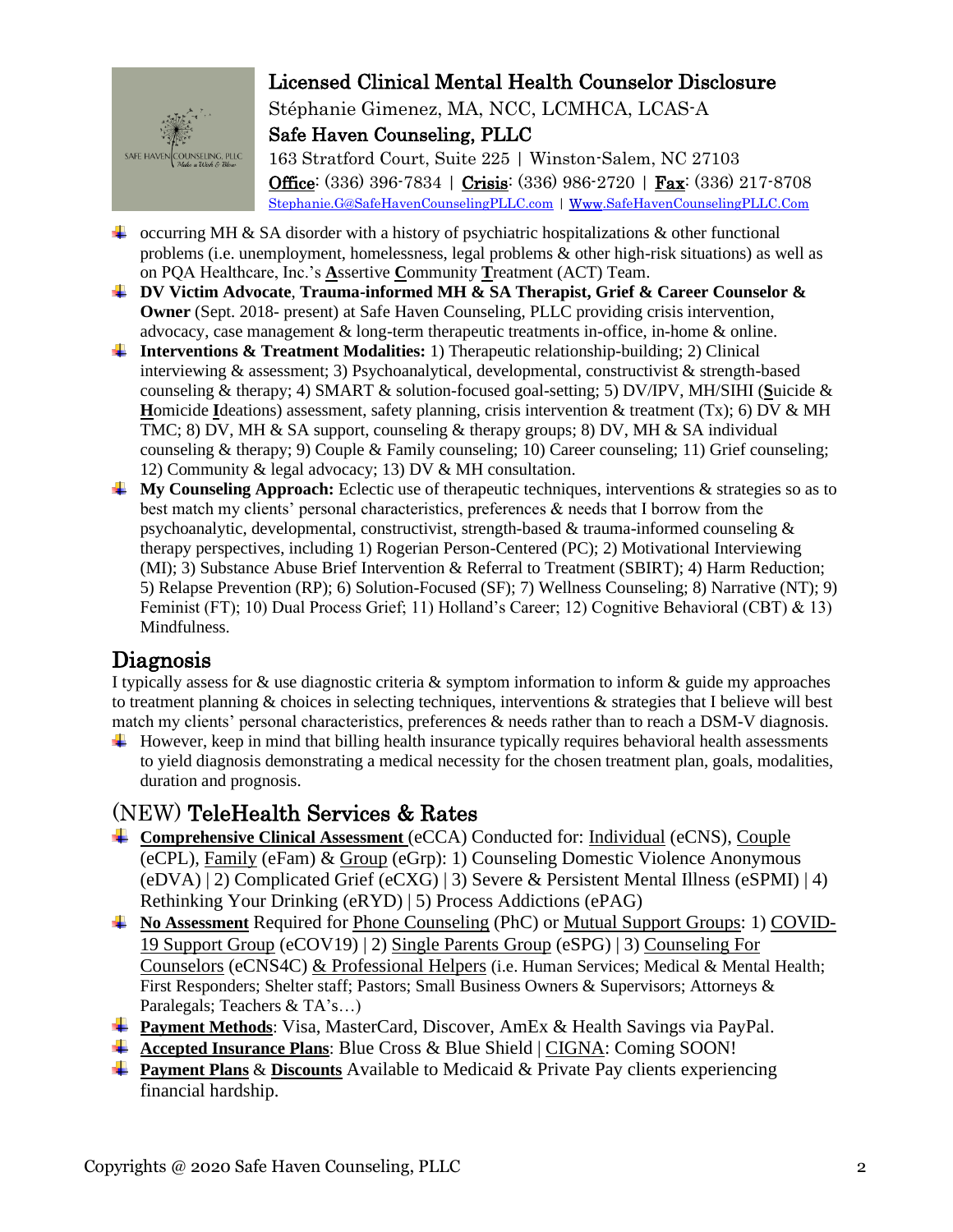

Stéphanie Gimenez, MA, NCC, LCMHCA, LCAS-A Safe Haven Counseling, PLLC

163 Stratford Court, Suite 225 | Winston-Salem, NC 27103 Office: (336) 396-7834 | Crisis: (336) 986-2720 | Fax: (336) 217-8708 [Stephanie.G@SafeHavenCounselingPLLC.com](mailto:Stephanie.G@SafeHavenCounselingPLLC.com) | Www.SafeHavenCounselingPLLC.Com

- Use **Phone**, **Text**, **Email** & **Fax** for: Consults (i.e. Demographic, Insurance/Payer & Clinical info…), Appointments (i.e. Scheduling, Rescheduling, Confirmations & Cancellations…), Crisis Intervention (Mental Health, Domestic Violence, Addiction…), Phone Counseling (PhC), Case Management (i.e. Follow-Up (F/U), Monitoring & Prevention...) & Care Coordination (i.e. Record Requests, Referrals...)
- ↓ Dial 911 for Medical, Mental Health, Domestic Violence &/or Substance-Related Emergencies.

| $\downarrow$ (NEW) TeleHealth Services & Fees (May 23rd to May 15th, 2020) |                                                          |  |  |                                                                   |                                                               |  |  |  |
|----------------------------------------------------------------------------|----------------------------------------------------------|--|--|-------------------------------------------------------------------|---------------------------------------------------------------|--|--|--|
| NEW!                                                                       | <b>Phone Counseling (PhC): \$50.00 / hr</b>              |  |  | NEW!                                                              | <b>COVID-19 Support Group (eCOV19): FREE</b>                  |  |  |  |
| NEW!                                                                       | <b>Assessments &amp; Individual (eCNS): \$80.00 / hr</b> |  |  | Couple (eCPL): \$100.00/hr<br><b>Family</b> (eFAM): \$125.00 / hr |                                                               |  |  |  |
| <b>Therapy eGroups</b> (90 min)                                            |                                                          |  |  |                                                                   |                                                               |  |  |  |
| Complicated Grief (eCXG): \$50.00                                          |                                                          |  |  | NEW!                                                              | <b>Severe &amp; Persistent Mental Illness (SPMI): \$50.00</b> |  |  |  |
| NEW!                                                                       | <b>Rethinking Your Drinking (eRYD): \$50.00</b>          |  |  | NEW!                                                              | <b>Process Addictions Group (ePAG): \$50.00</b>               |  |  |  |
| <b>Mutual Support eGroups (60 min)</b>                                     |                                                          |  |  |                                                                   |                                                               |  |  |  |
| <b>Single Parents Group (eSPG): \$20.00</b>                                |                                                          |  |  | <b>CNS For Counselors (eCns4C): \$20.00</b>                       | COVID-19 (eCOV-19): $\textit{FREE}$                           |  |  |  |
| <b>Domestic Violence Services</b>                                          |                                                          |  |  |                                                                   |                                                               |  |  |  |
| DV Assessments: $$50.00 / hr$<br><b>Crisis Intervention: FREE</b>          |                                                          |  |  | Domestic Violence Anonymous (eDVA): \$25.00 / 1.5hr               |                                                               |  |  |  |
| <b>Court Appearance</b> (i.e. Expert Witness): \$70.00 / hr                |                                                          |  |  | Case Management & Advocacy: \$50.00 / hr                          |                                                               |  |  |  |
| <b>Records Request: \$5.00</b>                                             |                                                          |  |  | Letters & Forms: \$25.00                                          |                                                               |  |  |  |
| <b>Missed Appointment Fee: \$25.00</b>                                     |                                                          |  |  | <b>Late Cancellation Fee</b> $(< 24$ hrs prior): \$25.00          |                                                               |  |  |  |

# Confidentiality

Your personal information & what is discussed during sessions, via phone, text, email or mail will become part of your confidential records, which you can access at any time, and which is legally protected by our **privileged relationship**, unless:

- $\ddot{\bullet}$  You sign a consent form or direct me otherwise in writing to allow me to share relevant information with a concerned third party.
- $\downarrow$  I determine that you are at risk of harming yourself or others.
- $\ddot{\bullet}$  I suspect child or elderly abuse.
- $\perp$  I am ordered by a court of law to disclose relevant information.
- In any of these cases, I would do my best to inform you prior to disclosing any information and keep your welfare as well as the best interest of your loved ones or other involved party as my priority.

#### Your Rights

As Safe Haven Counseling, PLLC's client, you have access to DV/IPV, MH & SA crisis, grief, wellness & career counseling and psychotherapy, case management, advocacy, psychosocial rehabilitation via individual, couple and/or group modalities, whether you are seeking such services voluntarily, court-ordered or as strongly recommended by your county's Child Protective Services. Therefore, you have the right to refuse or withdraw from any and all treatment recommendations, in which case I would encourage you to consider the risks  $\&/$  or benefits involved in your decision(s), as needed and appropriate.